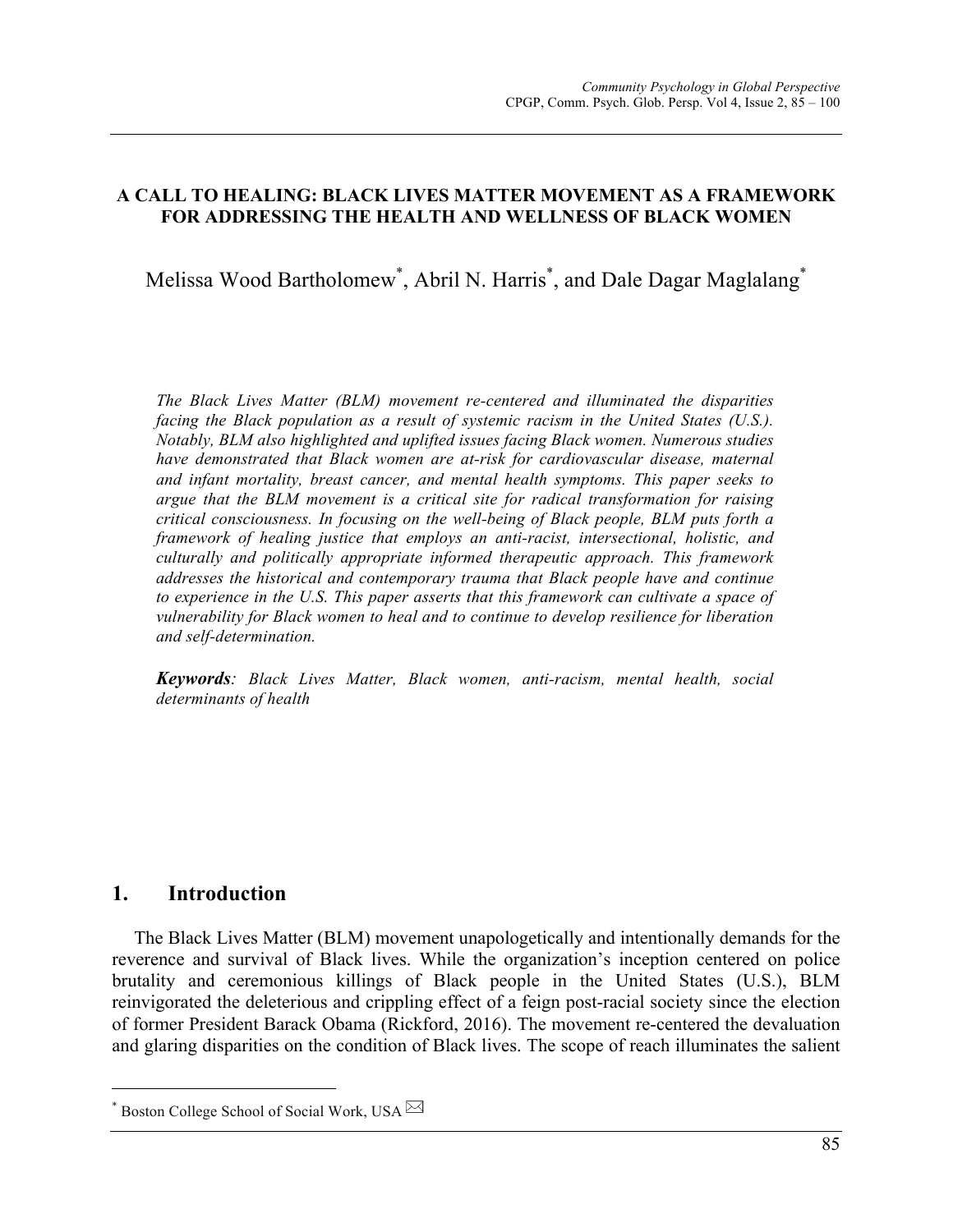ways that Black lives are often categorized as insignificant. But most importantly, the movement also shifted the discussion on the condition of all Black women through the hashtag #SayHerName (Khan-Cullors & bandele, 2018), and shed light on recent events such as the death of Erica Garner, and the near fatality of Serena Williams following the birth of her daughter (Salam, 2018; Wang, 2017).

The blatant disregard for Black women's health has fostered egregious health disparities, leading to high rates of chronic illnesses, morbidities, and mortalities. Black women are at a higher risk for death or complications following the development of several illnesses. Critical health issues among Black women include cardiovascular disease (e.g. heart disease, stroke, hypertension), cancer, and maternal/infant mortality (Mehta et al., 2016; Frölich et al., 2014; Williams, Mohammed, & Shields, 2016). Black women also have higher rates of major depressive disorder than their male counterparts (Williams et al., 2007). In addition, although suicidality is not the primary cause of death among Black women, it remains to be one of the top ten causes of mortalities among Black women ages 10-34 years old (Heron, 2016). Empirical evidence dedicated to identifying factors that are contributing to this phenomenon demonstrated that racism, specifically institutional and cultural racism, has become an apparent determinant of poor health in the Black community (Williams & Mohammed, 2013). Researchers contend that institutional racism, the operation of racial discrimination within systems, and cultural racism, the persistence of racist ideas in American culture, can negatively impact one's health through the transmission of racial stigma, prejudice, and stereotypes (Williams & Mohammed, 2013).

There is growing literature regarding how racism is affecting the lives of Black people physically, emotionally, and mentally. To counteract and dismantle the adverse effects of systemic racism, BLM, as a movement, is a critical site of analysis for radical transformation. BLM has proposed a framework for healing justice, a call to center the healing and wellness of Black people in their historical, spiritual, socioeconomic, and political contexts. They are asserting that the work of healing Black people must be embedded in their direct action work (e.g. protest, organizing, marches, etc.) (BLM, n.d.). Their resource entitled, "Healing in Action: A Toolkit for Blacks Lives Matter Healing Justice & Direct Action", presents a vision for the healing and liberation of Black people. They contend that, "at the very root of healing justice is an analysis of trauma and resilience, of our need as Black people to care for each other and organize for freedom" (BLM, n.d., p. 3). This article aims to apply this toolkit as a framework to focus on the health and well-being of Black women. It further seeks to demonstrate how the framework can also serve as a roadmap for raising critical consciousness through Freire's concept of conscientização. Thus, through the lens of BLM, methodologies and interventions for the healing of Black women must be rooted within a multidimensional ecological context while framing Black women as activists who work daily to resist racism, sexism, and other systems of oppression. It calls clinicians, psychologists, and all persons who treat Black women to prioritize the particular impact of these social forces on the mind, body, and spirit of Black women. This framework amplifies their voice and wisdom and the role of social justice activism, spirituality, and healing groups in the cultivation of holistic strategies for their healing. It aligns with a community psychology approach as it requires the behavior and condition of Black women to be assessed within the fullness of the totality of their sociopolitical experience, and that their interventions emerge from this multidimensional terrain and not be centered exclusively within individual psychosocial development (Watts, Griffith, & Abdul-Adil, 1999).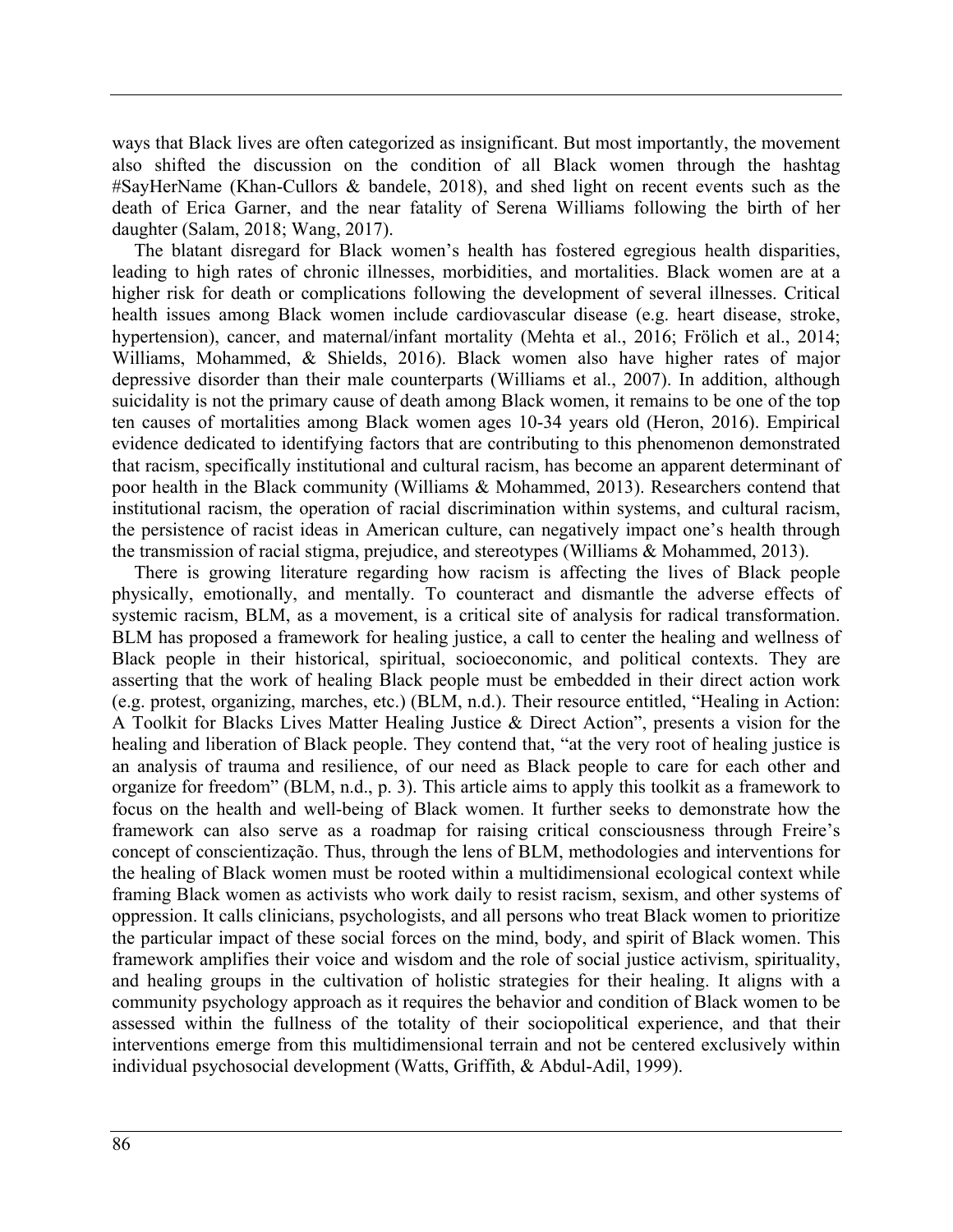#### *1.1. Historical Context*

To understand the current state of Black women in the U.S., a historical analysis is critical in unpacking the intergenerational trauma that Black women have experienced overtime. Black women were unwillingly forced to be participants in experiments that helped to drive the medical field forward in developing techniques and treatments that were largely only accessible to White people (Washington, 2006). This nascent uncovering of the history of the medical exploitation of Black women motivated its proponents to rewrite history. Recently, activists and community members joined efforts to remove the statue of Dr. J. Marion Sims the "father of gynecology" from Central Park in New York City (Brown, 2017). While Dr. Sims made strides in the field of gynecology, he experimented on enslaved Black women, often without the use of anesthesia (DeGruy, 2005). These experiments were meant to advance gynecological techniques and equipment to assist with treatment of White women. Similar experimentation akin to that of Sims' occurred throughout the period of enslavement, including experiments perpetuated by Thomas Jefferson on enslaved people to test the effectiveness of a smallpox vaccination prior to administering the vaccine to his family (Washington, 2006).

Experimentation on Black female bodies for the purpose of bolstering medical innovation continued to occur well into the 19th and 20th centuries. In 1951, Henrietta Lacks had her cells harvested without her consent (Nisbet & Fahy, 2013). Her cells, later labeled HeLa, were used in creating vaccines for a host of different illnesses such as polio and HIV (Nisbet & Fahy, 2013). In modern society, health providers are advising and persuading women of color to opt for elective sterilization (Beal, 2008). Furthermore, several "Maternity Clinics" are operating in the U.S. with the intention of advising Black women from low-income backgrounds to undergo sterilization procedures (Beal, 2008).

Black women's health historically has never been a priority for the U.S. unless it was in the interest of preserving the health of the White population. Washington (2006) detailed the various ways in which medical science benefited from experimentation and inhumane treatment of Black subjects (i.e. Tuskegee and contraception experiments). The experimentation in the field of gynecology was perhaps the most harrowing, with dehumanizing and painful surgeries performed on slave women without the aid of anesthesia (Washington, 2006). Researchers and providers are beginning to understand that the health disparities prevalent in the Black community is a result of systemic racism embedded in our institutions (Feagin & Bennefield, 2014).

## *1.2. Preventable Mortality Risks Among Black Women*

Black Americans on average live six years less than White Americans (Washington, 2006). Various explanations for health disparities among Black Americans have been attributed to racial and environmental factors such as access to quality healthcare, cultural health beliefs, and medication compliance (Jacobs, 2006). These factors manifest tangibly in Black patients being more likely to be admitted into lower quality hospitals and receiving less cardiac tests and monitoring in treating hospitals (Popescu, Cram, & Vaughan-Sarrazin, 2011; Jacobs et al, 2006). Black women may be at greater risk for poor health outcomes due to the intersectional nature of their identities (Greer, 2011). Chronic exposure to stress and discrimination leads to the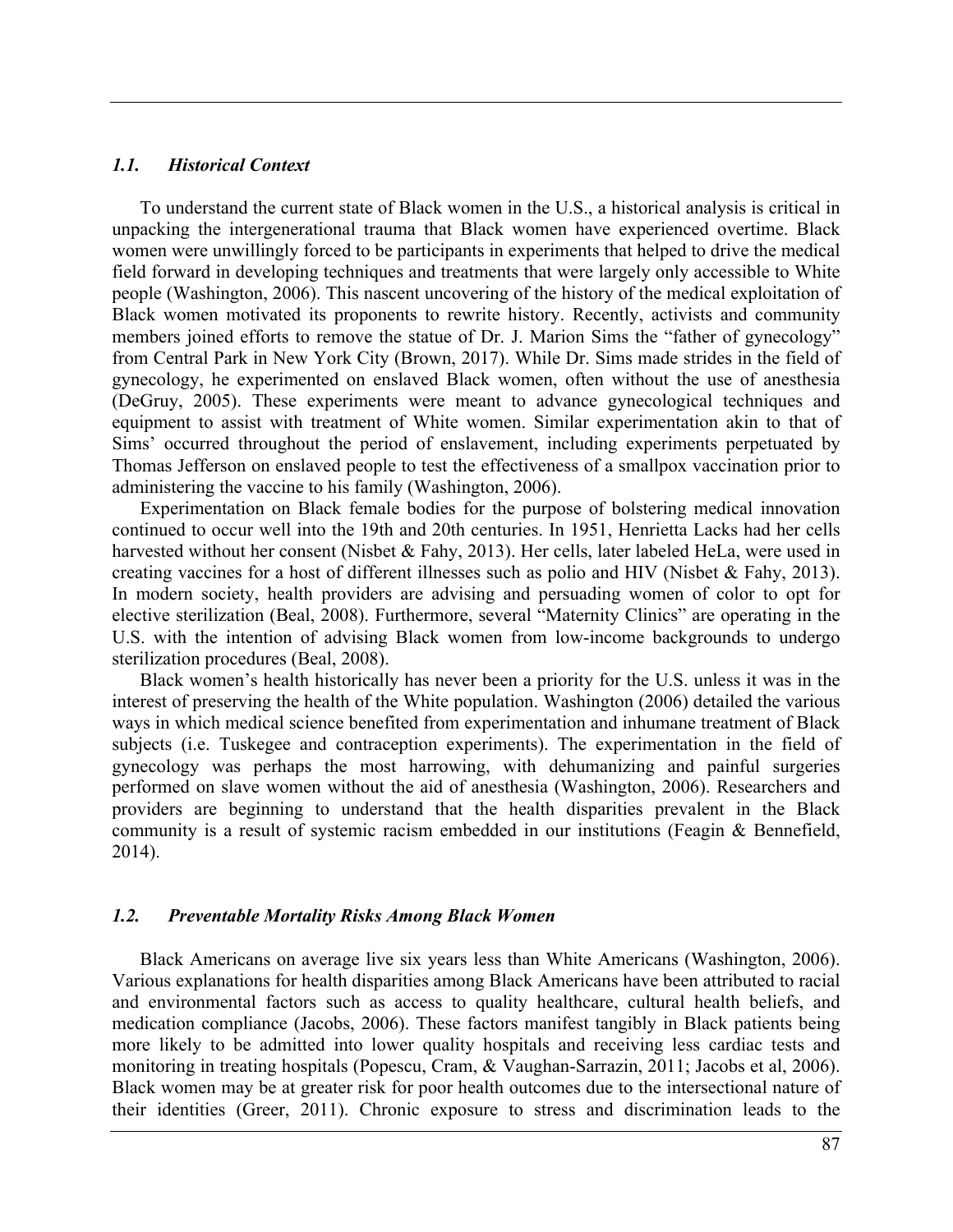intensification of allostatic load, which if not mitigated, leads to diseases (Giurgescu et al., 2016).

#### *1.2.1. Cardiovascular Disease*

Heart disease is the primary cause of death among all women in the U.S. (CDC, 2015). Black women are one third more likely to die from heart disease compared to White women, even when controlling for educational attainment and socioeconomic status (Jha et al., 2003). Consistent exposure to discrimination has been associated with increased occurrence of coronary artery calcification and cardiovascular risk factors (Versey & Curtin, 2016). Black women are also at a higher risk for complications or death following a stroke (Beal, 2014). In addition, 60% of older Black women and 54% of younger Black women have more than 3 risk factors associated with myocardial infarction and sudden cardiac arrest (Mehta et al., 2016).

#### *1.2.2. Maternal and Infant Mortality*

Despite living in one of the wealthiest and technologically advanced countries in the world, Black women and their infants are dying at significantly higher rates compared to all other ethnic groups (Willis et al., 2014). The maternal mortality rate has increased nationally among women living in the U.S., but Black women continue to be disproportionately affected with a maternal mortality ratio of 37.7 per 100,000 births (Frölich et al., 2014). Black women ages 25 and older experience increased risk for maternal death nearly 4 times that of White women (Bond, 2011). Moreover, Black infants are twice as likely to die in comparison to White infants (Willis, 2014).

Investigation into the causes of mortality rates in both Black women and infants has illuminated the contribution of structural racism and its implications pertaining to pregnancy outcomes. Many maternal deaths have a 41% chance of being completely preventable (Main, McCain, Morton, Holtby, & Lawton, 2015). Furthermore, Black women are more likely to experience reduction in anti-inflammatory cytokines during the second trimester which can trigger uterine contractions and result in early term birth (Giurgescu, 2016). As with many of the health risk associated with Black women, psychological stress impacts the physiological health of the mother leading to poor physical and mental health outcomes during and after pregnancy (Ertel et al., 2012).

#### *1.2.3. Breast Cancer Vulnerabilities*

In the U.S., breast cancer is the most frequently diagnosed malignant tumor in women (Hung, 2016). The incidence rate for breast cancer among Black women is lower when compared to White women. In contrast, mortality rates following the development of breast cancer among Black women is 40% higher than White women (McCarthy et al., 2015). Black women are also more likely to develop cancer in late-stage, at a younger age, and are diagnosed with the most aggressive tumor (Hung et al., 2016).

Williams et al. (2016) present the multiple levels of social contributions that may impact higher levels of mortality among Black women. Among these contributions mentioned is the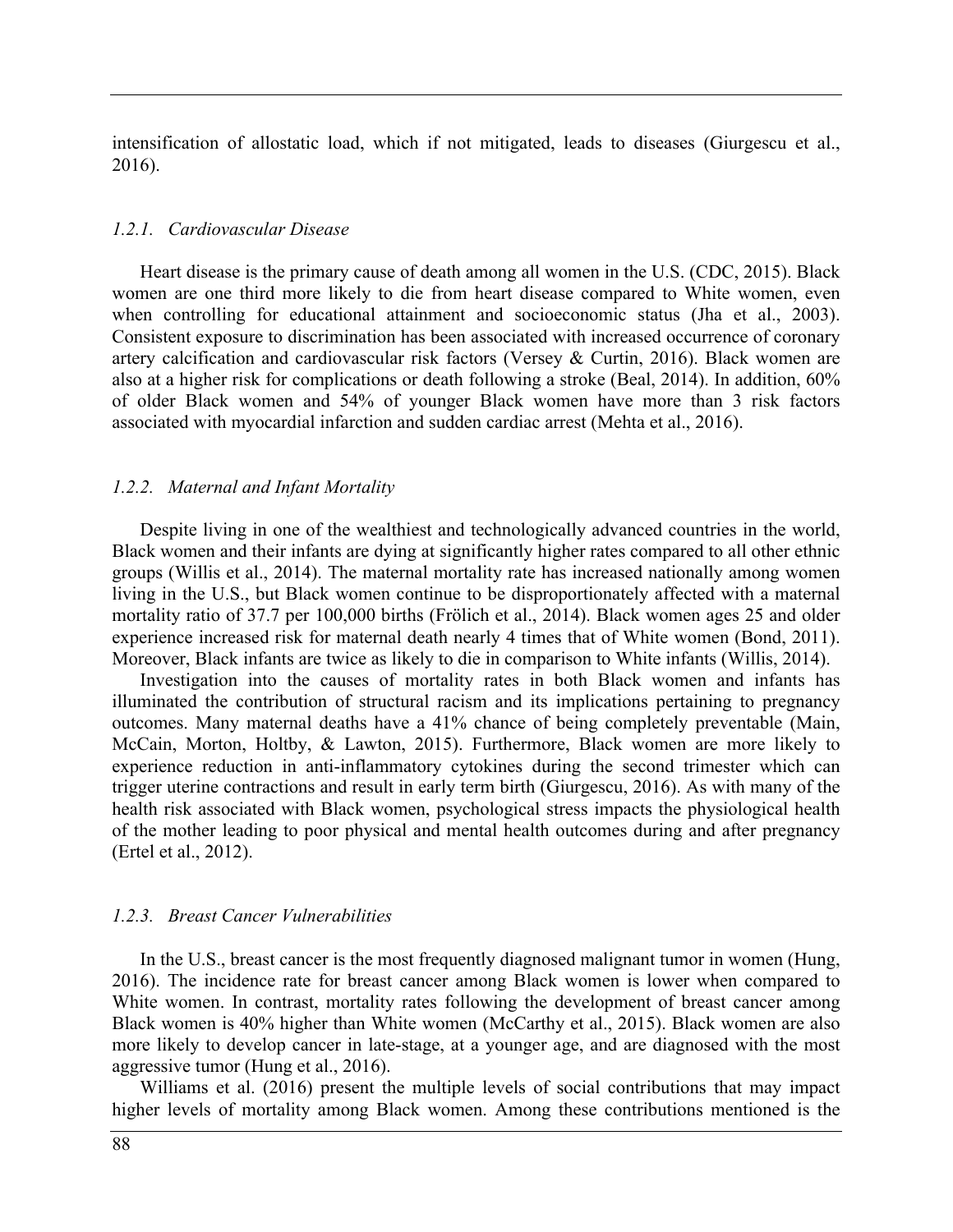multiplicity of environment, biological/genetic, and psychological determinants of poor health outcomes following a breast cancer diagnosis in Black women. Quality of care resurfaces as a major indicator for increased risk of mortality, as Black women are receiving inadequate medical treatment and care (Hunt & Hurlbert, 2016). It is now common practice to postpone mammograms until age 50, which can be detrimental for Black women as they are diagnosed at earlier ages and often with more aggressive cancers (Amirikia, Mills, Bush, & Newman 2011). In addition, Black women are more likely to be diagnosed with triple-negative cancer types which are unresponsive to many of the leading standardized breast cancer treatments (Williams et al., 2016).

#### *1.2.4. Mental Health*

Black women are highly vulnerable to psychological distress and other forms of traumatic and depressive symptoms. Several studies have demonstrated that sexual objectification, racism, and gendered racism lead to depressive symptoms among Black women (Carr, Szymanski, Taha, West, & Kaslow, 2014; Thomas, Witherspoon, & Speight, 2008). Major depressive disorder has a lifetime prevalence rate of 10.4% among Black women. While other ethnic groups experience higher rates of depression, Black women have greater severity of symptoms and are less likely to seek care with only 12% seeking treatment (Amutah-Onukagha, Doamekpor, & Gardner, 2017). Moreover, cumulative trauma because of such events like violence, sexual assault, and discrimination also places Black women at high risk in developing post-traumatic stress disorder (PTSD) (Hauff, Fry-McComish, & Chiodo, 2017). Although some Black women attempt to challenge and demystify negative stereotypes about them in mainstream culture as a form of coping and resistance through the embodiment of a Strong Black Woman (SBW) or Super Woman role, this has also contributed to interpersonal conflicts and engagement in stress-related behaviors (Woods-Giscombé, 2010). For example, Black women who identify with the SBW role are more likely to engage in self-silencing behavior and are at greater risk for depression and anxiety (Stanton, Jerald, Ward, & Avery, 2017).

The increased risks present for many Black women in the U.S. continue to occur and remain stagnant year after year. The heavy burden that wears down Black women physically and mentally, referred to as weathering, is a prime example supporting the necessity for a BLM lens (Woods-Giscombé, 2010). Evidently, the racist attitudes and institutions embedded in U.S. society are negatively impacting the overall health of Black women leading to chronic illnesses and poor mental health outcomes.

# **2. BLM as a Platform for Raising Critical Consciousness**

In situating the BLM movement within the field of community psychology, one can argue that the framework of Paulo Freire's concept of conscientização or critical consciousness and BLM are analogous. Conscientização pertains to the process wherein the oppressed are able to comprehend and identify the "social, political, and economic contradictions" of society to challenge and eradicate its oppressive structure (Freire, 2000, p. 35). Indeed, critical consciousness has been employed not only to transform and revolutionize the realm of education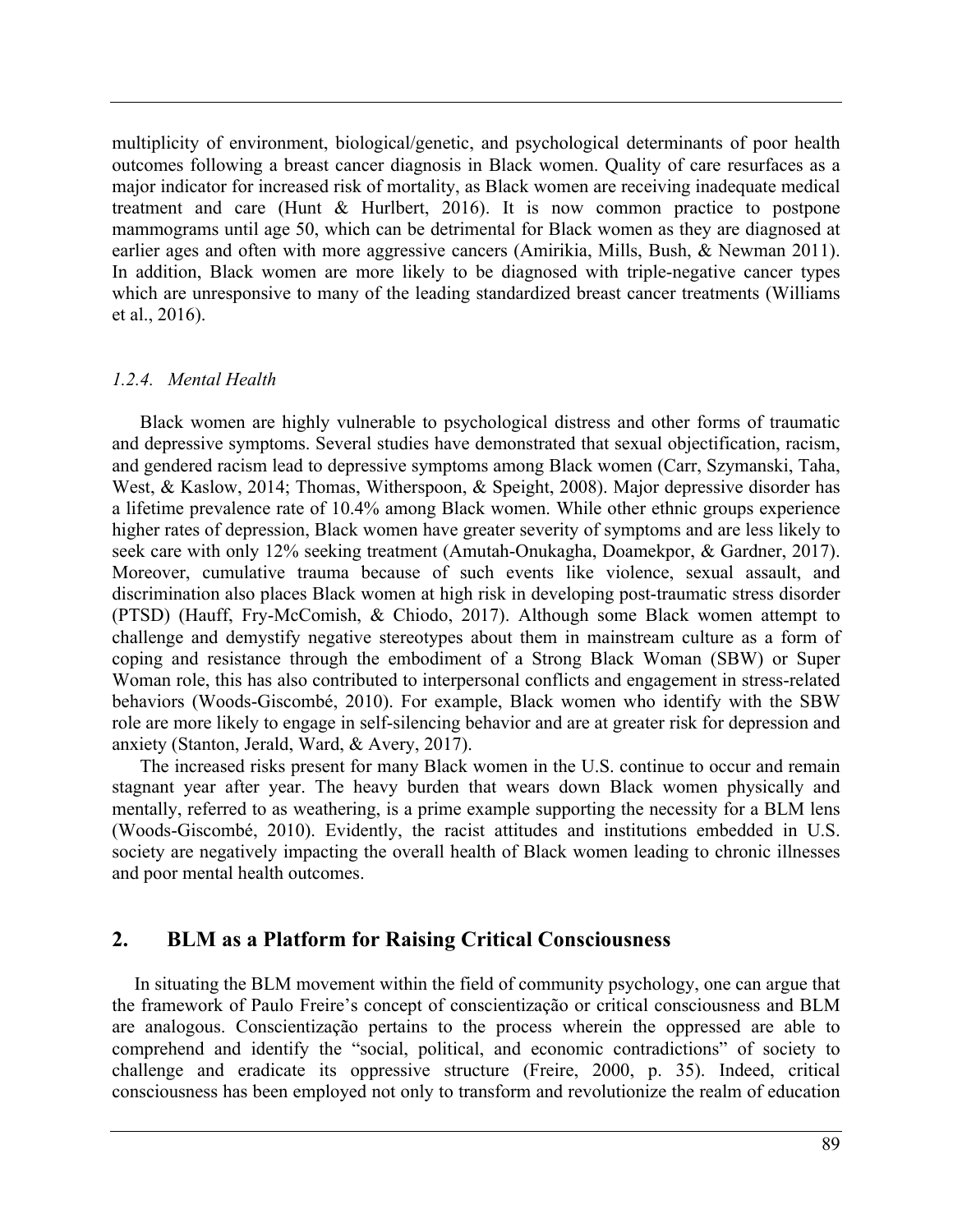(Tintiangco-Cubales et al., 2015), but has also been used to inform the epistemology, pedagogy, and praxis of community psychology (Watts & Serrano-García, 2003).

Freire (1973) argues that achieving critical consciousness is a process and has varying levels. In the semi-intransitive consciousness, the individual is incognizant of the problems beyond their proximal sphere; their main motivation is survival (Freire, 1973). It is only through the questioning and analysis of their environment and engaging in dialectical discussions with the community that they enter transitive consciousness. In the second level of consciousness, transitive consciousness or naïve transitivity, the individual's comprehension of the problem has broadened, however, they engross themselves in simplified analysis of the issues through undervaluing the common individual, ineptitude to investigate and conduct research, predilection on chimerical theoretical analysis of issues difficult for the common individual to understand, and condemns others instead of engaging in dialogue (Freire, 1973). The third level of consciousness, critical transitivity, pertains to the individual having a comprehensive understanding of issues, able to test their theories and knowledge, amends their perception based on their findings, takes responsibility, has clear and accessible analysis of the issues for the masses to understand, and participates in dialogue (Freire, 1973). Freire (1998) posits that once the oppressed break their silence, they will reach a state of critical consciousness that will engender radical transformation to not only humanize themselves in the process, but also to liberate their oppressors.

Community psychologists have adopted the concept of critical consciousness in numerous modalities. For instance, an intervention among Black high school men used different forms of mass media such as images, rap videos, and film clips to analyze and synthesize how Black Americans are portrayed in mainstream society to raise critical consciousness (Watts et al., 1999). Photovoice was also employed in a predominantly Black community to engage participants to use photographs to identify the needs of their neighborhood (Carlson, Engebretson, & Chamberlain, 2006). Another study found that students of color from an urban high school who had higher levels of critical consciousness were more committed in their career development to challenge and change the structures (Diemer & Blustein, 2006).

The BLM movement has transformed organizing and raising critical consciousness in the 21st century. Certainly, engendering critical consciousness in the Black community has never ceased. But the prevalence and ubiquity of technology has catapulted raising critical consciousness in an unfamiliar territory. The hashtag that was read around the world, #BlackLivesMatter, achieved this feat. The hashtag allowed people to contribute to and learn from the ever-evolving narrative that focuses on the lived experiences of Black people that is often ignored by mainstream media (Yang, 2016). Nevertheless, as Khan-Cullors and bandele (2018) states, BLM is "…more than a hashtag. This is about building power. This is about building a movement" (p. 196). Evidently, BLM has created a global network that educates, organizes, and promotes important issues affecting the Black community. But even more so, BLM, which Patrisse Khan-Cullors, Alicia Garza, and Opal Tometi, three Black women, founded, centralizes Black women in the struggle (Khan-Cullors & bandele, 2018). This transnational struggle is what Dutta (2016) argued as a need for the field of community psychology to examine movements like BLM to understand the production of knowledge and transformation that is deeply connected to the issues affecting people across the globe. Moreover, in practicing community psychology, the ability to comprehend the BLM movement to raise critical consciousness among practitioners is imperative in understanding the psychosocial functioning that is influenced by the environment and society in which Black communities are situated (Aymer, 2016).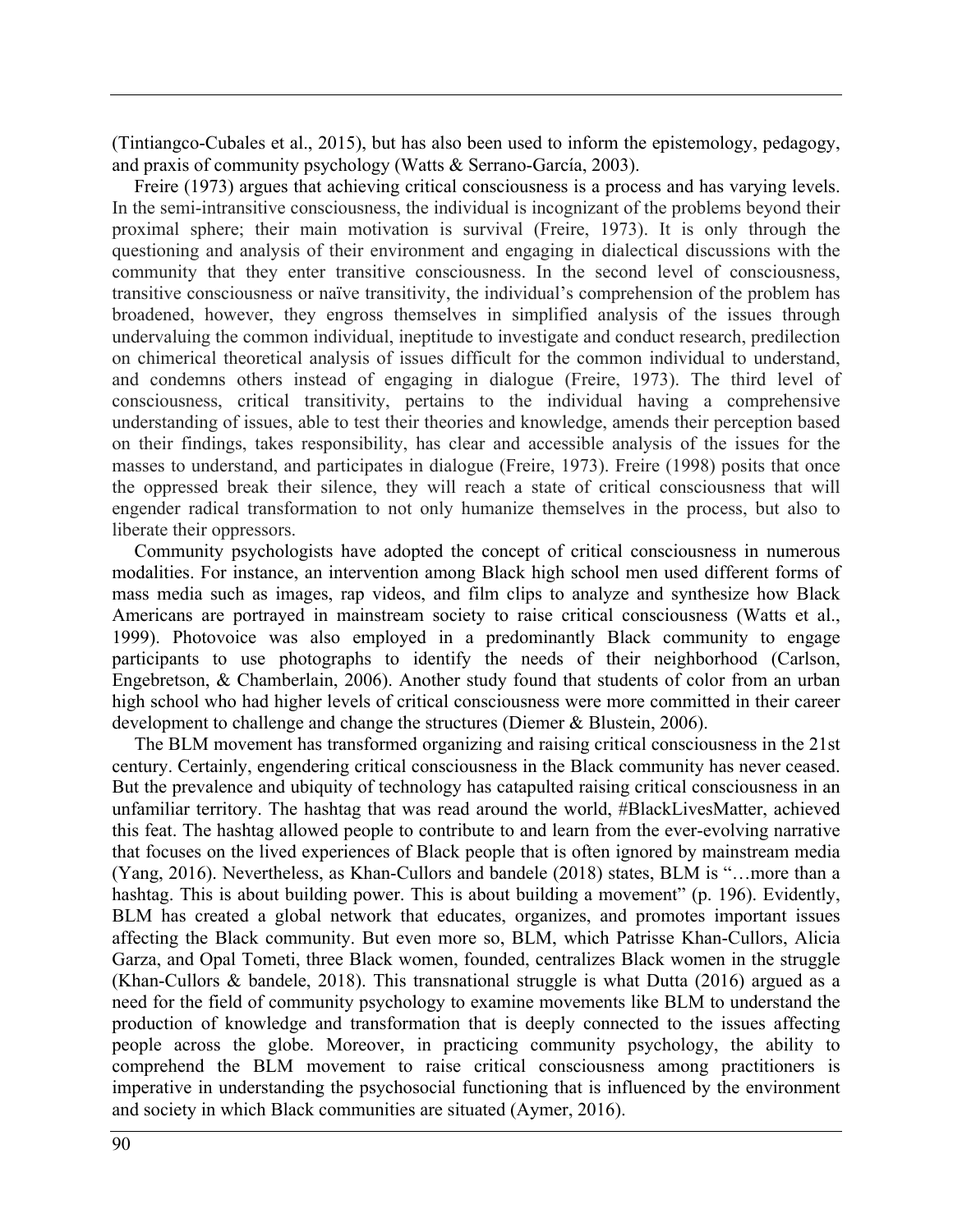# **3. A Framework to Heal Black Women**

#### *3.1. Healing Philosophy*

BLM incorporated the work of healing into their justice movement. The healing justice dimension frames the healing of Black people as a political act. As noted earlier, to anchor their healing work, the BLM movement created "Healing in Action: A Toolkit for Black Lives Matter Healing Justice & Direct Action," which serves as the foundation for this discussion (BLM, n.d.). In their resource, BLM asserts that healing justice belongs at the center of their direct action work together. They believe in an intersectional holistic approach to Black healing and wellness which is interdisciplinary and infused with spirituality, culture, and ritual practices which reinforces connection to the Earth, to each other, and to their shared vision for liberation (BLM, n.d.). BLM emphasizes the emotional, psychological, and spiritual aspects of their work which they contend creates a barrier that prevents Black individuals from accessing their full selves (BLM, n.d.). They center their understanding of healing justice in an analysis of trauma and resilience with attention to the need to take care of each other while they mobilize for liberation (BLM, n.d.). BLM underscores the pervasiveness of many forms of trauma in the lives of Black people, including trauma stemming from structural racism and violence within their communities. Their praxis of a trauma-informed pedagogy also extends to their awareness of the presence of the pain of their ancestors that remains alive in their consciousness and subconscious and can be triggered by current events (BLM, n.d.). BLM acknowledges the weight of this unhealed generational trauma and the need to attend to these neglected wounds. Their aim through this healing justice framework is to prioritize practices that strive beyond coping and promote resilience to address the trauma and work towards healing and resilience that leads to growth (BLM, n.d.).

### *3.2. Healing Justice*

The BLM healing justice framework outlines practices for BLM groups to engage in at each stage of direct action work, which are as follows: (1) preparing for an action; (2) during an action; and (3) following an action-restoration and resilience (BLM, n.d.). During the preparation stage, BLM chapters utilize centering breathing exercises to ground themselves, calm anxiety, and reconnect to the body (BLM, n.d.). They realize how these breathing practices can impact the way they interact with each other and set the tone for their direct action. Members are encouraged to engage in box breathing exercises, to conduct body scans to acknowledge what is occurring within the body, and to share their reflections with the group (BLM, n.d.). The framework also calls for incorporating collective chanting and singing during this stage which regulates the nervous system (BLM, n.d.). Time is reserved for check-ins so they can create space for vulnerability and allow those involved to articulate what they may need to remain grounded during the action work. They are intentional about reaffirming their vision for Black liberation to remain rooted in their commitment to center healing justice in their work. During the action stage, members remain aware of the possibility of trauma impacting their work and they assign appropriate members to address the morale and critical needs during the direct action including any conflicts within the leadership (BLM, n.d.). Members are also encouraged to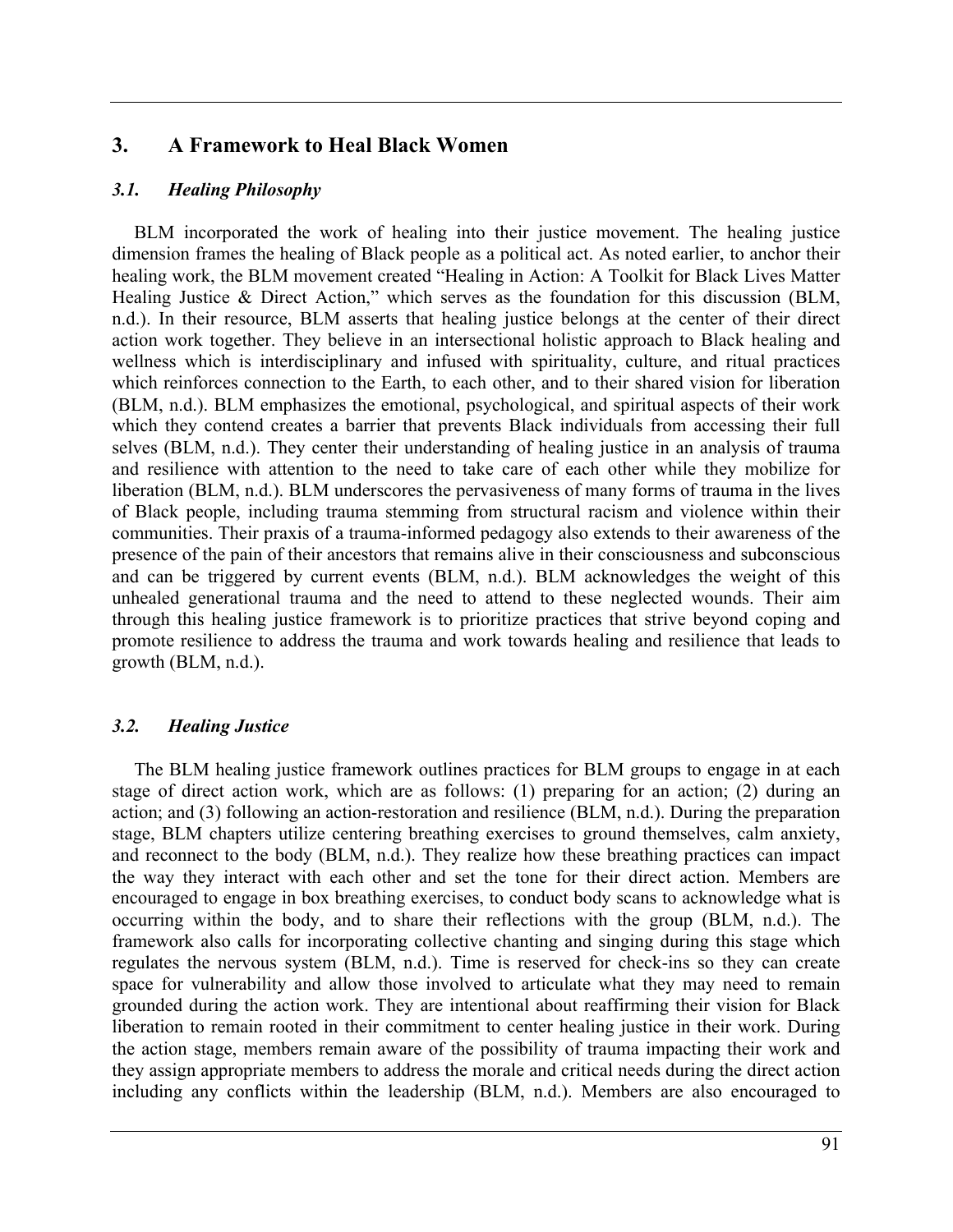consider building altars which can serve as a visual representation of ancestors and God or the power greater than themselves (BLM, n.d.). Following direct action, they shift their focus to restoration and resilience and engage in group processing where principles of appreciation, selfreflection, and accountability are encouraged Finally, there is a commitment to individual work and personal healing. BLM contends that this processing period can help build the foundation for the practice of centering healing justice in all aspects of their work, not just during direct action or a time of crisis (BLM, n.d.). Their aim is to integrate it by encouraging members to reflect on their direct action experience and apply what they learn to strengthening the relationships within the chapters.

The three stages of the BLM healing justice approach can help members of the BLM movement move through Freire's (1973) path to critical consciousness while on their journey to liberation through their direct action work. In the first stage of the healing justice framework, preparation for action, BLM members are encouraged to engage in centering and grounding exercises, as well as visioning exercises. This stage could arguably be compared to Freire's (1973) semi-intransitive consciousness stage where there is a limited view of the problem and the focus is on coping and surviving. BLM members may enter the preparation stage of the healing justice framework in an agitated state as a result of trauma and stress which may hinder their ability to fully comprehend all of the complexities of the challenges they are addressing through their direct action. This highlights the importance of the grounding exercises. As they move through to the second stage, during an action, there is dialogue and engagement with the community. This corresponds with Freire's (1973) transitive consciousness level where their understanding of the matter is deepening through their engagement with community. This work lays the foundation for the third stage, following the action-restoration and resilience phase, which involves group and individual processing. This stage corresponds with Freire's (1973) critical transitivity, the third level of consciousness, where individuals experience awareness and clarity which emerges following the direct action work after processing through reflection, and they are guided to a better understanding of the societal issues they are challenging, as well as each other. At this level, members have reached a state of critical consciousness which helps them to cultivate radical transformation and liberation for themselves and the oppressor (Freire, 1998).

| Freire's Three Levels of Consciousness | Healing in Action                              |  |  |
|----------------------------------------|------------------------------------------------|--|--|
| Semi-Intransitive                      | Preparing for an Action                        |  |  |
| <b>Transitive Consciousness</b>        | Centering & Grounding                          |  |  |
| <b>Critical Transitivity</b>           | Visioning                                      |  |  |
|                                        | Organizing Community Support & Resources       |  |  |
|                                        | During an Action                               |  |  |
|                                        | Assigning Roles<br>Altar Building              |  |  |
|                                        |                                                |  |  |
|                                        | Food & Hydration                               |  |  |
|                                        | Community Support & Resources                  |  |  |
|                                        | Following an Action – Restoration & Resilience |  |  |
|                                        | Group Process                                  |  |  |
|                                        | Individual Work                                |  |  |
|                                        | <b>Integrating Healing Justice</b>             |  |  |

|  |  |  | Table 1. BLM Healing in Action and Freire's Three Levels of Consciousness. |
|--|--|--|----------------------------------------------------------------------------|
|  |  |  |                                                                            |

*Note. Data from Freire (1973) and Healing in Action Toolkit from Black Lives Matter (n.d.).*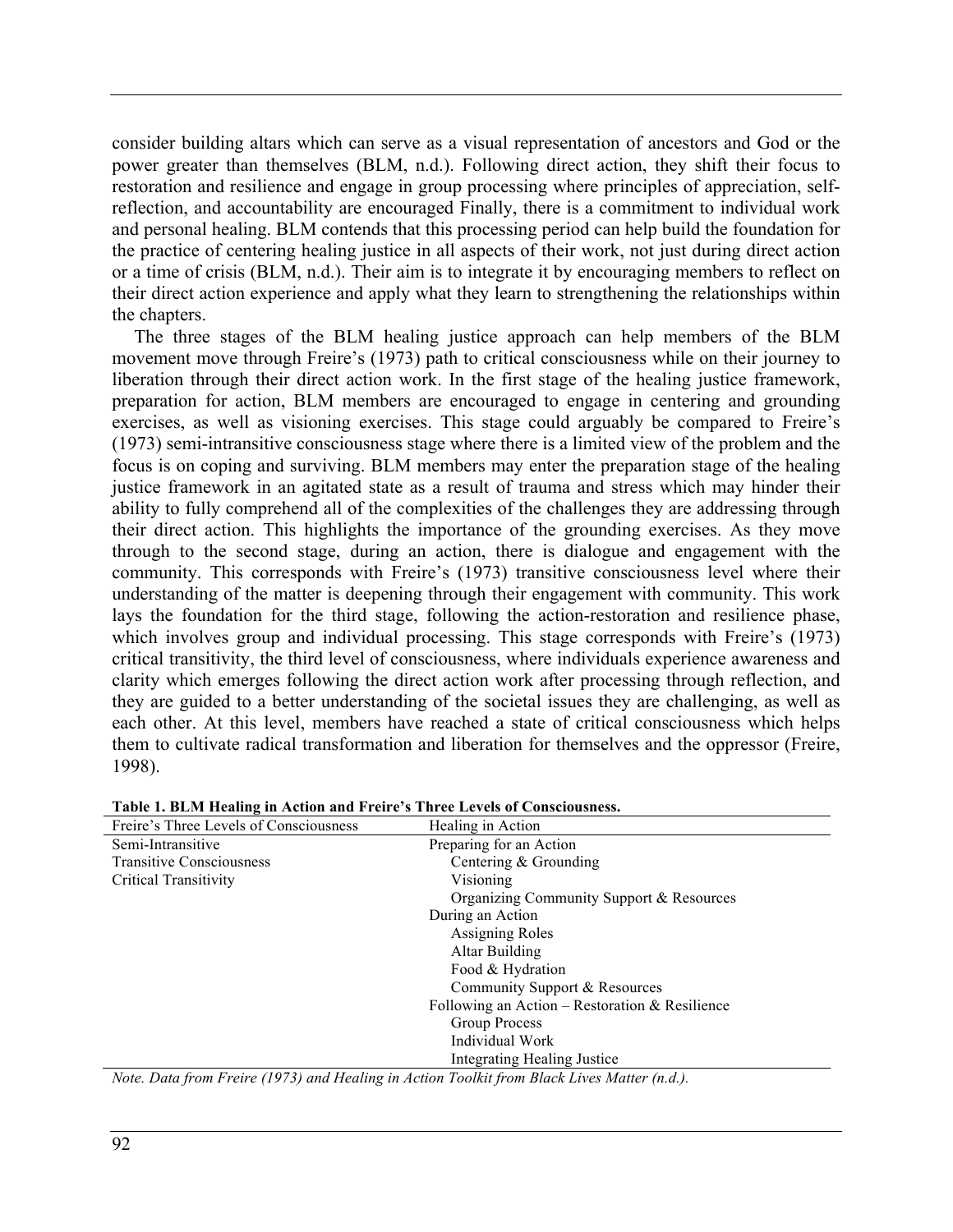BLM's healing justice approach and principles can be organized into the following three constructs: culturally/politically-appropriate clinical assessments and interventions, historical trauma, and resilience through healing communities (BLM, n.d.). Collectively, these constructs can be applied as a framework for examining BLM as vehicle for holistic healing for Black women.

### *3.3. Culturally and Politically-Appropriate Assessments & Interventions*

As highlighted previously, the BLM healing justice framework promotes an approach to the healing and wellness of Black people which is infused with spirituality, culture, and rituals and acknowledges the emotional and psychological impact of fighting against racial and other systems of oppression (BLM, n.d.). Clinicians must conduct assessments and offer interventions which are culturally and politically relevant. Consistent with a community psychological approach, this schema requires clinicians to understand that interventions must incorporate social justice consciousness, which includes spirituality, and they cannot just focus on the psychological development aspect of Black women's well-being (Watts et al., 1999). Bryant-Davis and Ocampo (2006) embrace Comas-Díaz's (2000) call for clinicians to adopt an "ethnopolitical" and "anti-racist" therapeutic approach when working with clients of color which acknowledges "the impact of oppression, racism, and political repression" and "does not minimize, ignore, or intellectualize racism" (p. 7). They implore clinicians to create a safe environment for racism to be explored in the context of a "therapeutic alliance" which manifests as clinicians reveal their authentic appreciation for the severity of racism and its negative impact on those targeted as well as its perpetrators (Bryant-Davis & Ocampo, 2006, p.8). This article argues that BLM's healing justice framework can be interpreted as a call to clinicians to create a clinical space for Black women where they can share the totality of their lived experiences navigating through a world replete with stressors rooted in oppression (BLM, n.d.). For example, Black women experience a complex mixture of racism and sexism in workplace settings, which produces chronic stress (Hall, Everett, & Hamilton-Mason, 2012). The authors contend that clinicians working with Black women must address the complexity of racism and sexism which manifests in their work environment and the subsequent impact on their self-concept and psychological health (Hall et al., 2012). The researchers assert that the clinical work must entail the deconstruction of the stereotypes about Black women that permeate their environment. They posit that interventions must be targeted towards providing Black women with the support they need to discuss their emotions, such as shame, which might help to lower their experience of isolation and feelings of powerlessness (Hall et al., 2012).

White clinicians who work with Black women must be equipped to create the type of therapeutic space which allows Black women to reveal their full selves. Danzer, Rieger, Schubmehl, and Cort (2016) outline essential considerations specifically for White psychologists who work with African-American clients. They assert that White psychologists must be aware of how they might be perpetuating racism in their sessions and how their African-American clients might perceive racism operating in their session. They further contend that White psychologists must also be willing to examine the way institutional racism may exist within their agency (Danzer et al., 2016). Attending to these questions can help reduce the racism and related distress their African-American clients experience, and it can contribute to the psychologist's development of "accurate empathy" (Danzer et al., 2016, p. 362). They emphasize that White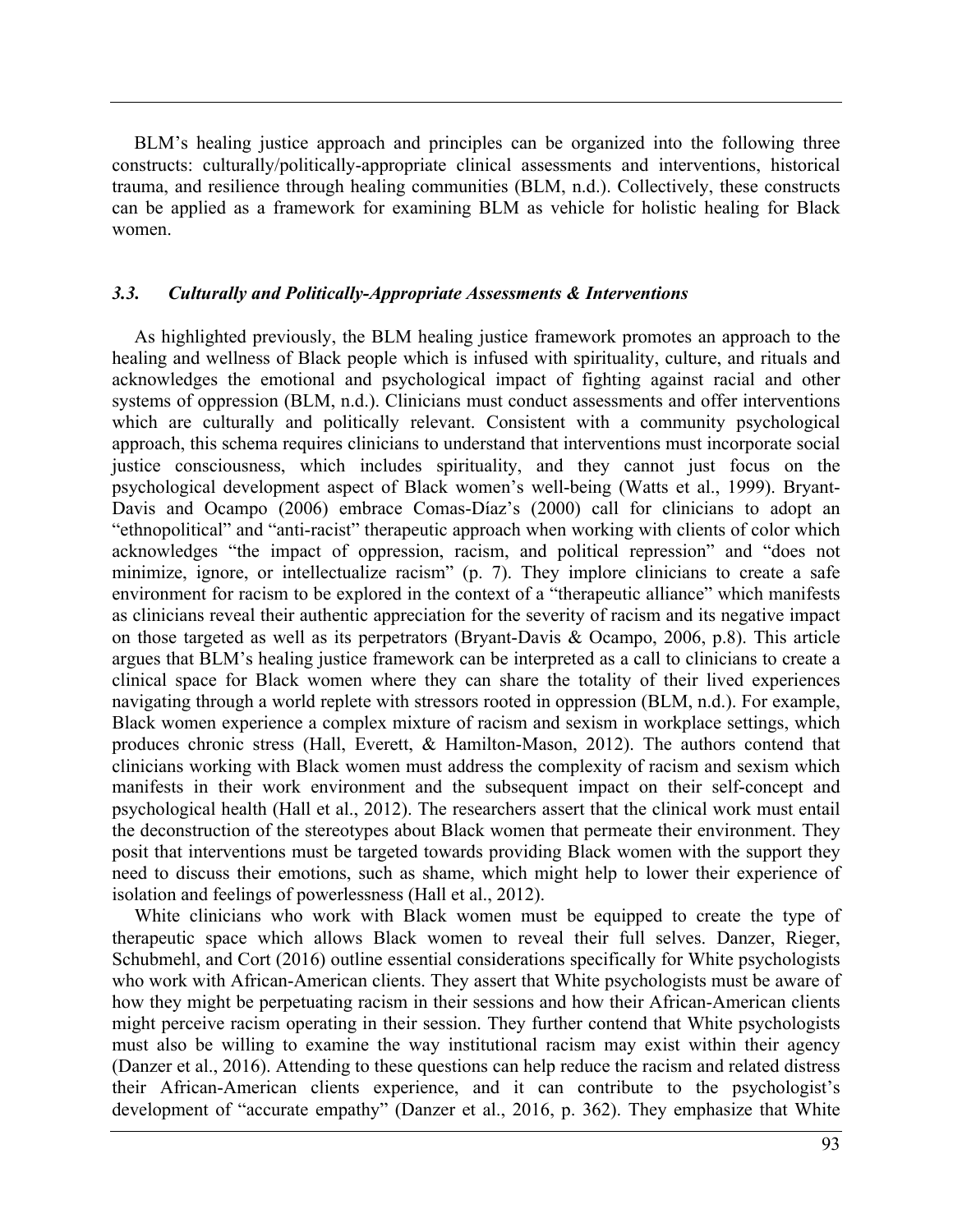psychologists should acknowledge their own "racist predispositions" and not be afraid to seriously engage their clients regarding how they are coping with racism (Danzer et al., 2016, p. 366). They assert that it is important for White psychologists to acknowledge racism in sessions with their African-American clients, even though the subject could be triggering, as failing to do so could also be traumatizing to the African-American clients (Danzer et al., 2016). White psychologists who are able to explore this difficult subject with their African-American clients help them on their journey of healing and "may better actualize upon the mission of psychology to serve the underserved" (Danzer et al., 2016, p. 366). The recommendations Danzer and colleagues (2016) set forth describe the culturally and politically-appropriate anti-racist therapeutic approach that reflects BLM's holistic healing justice framework. It compels White psychologists to not only acknowledge the impact of racism on their African-American clients, but to acknowledge their own racism and its impact on the clinical experience.

## *3.3a The Role of Spirituality & Culturally Appropriate Interventions*

The BLM healing justice work calls clinicians to be informed about healing strategies that Black women have traditionally incorporated into their personal wellness plan. Hall et al. (2012) assert that Black women have used prayer and spirituality as methods for coping with stressors in their lives and church has been a source of community where they can connect with a community of shared religious and cultural values. Research shows that Black Americans' spirituality has served as an effective coping mechanism and buffer against the impact of racism (Bowen-Reid  $\&$ Harrell, 2002). Many Black Americans have utilized spirituality as a source of resilience and hope in America since they were enslaved (Hopkins & Cummings, 2003). While spirituality is not a resource that is intentionally utilized in healthcare spaces, it is a resource that warrants examination of ways it can be incorporated into interventions in non-religious settings. Clinicians must appreciate the cultural disposition of a client's group which has been able to access healing through spiritual interventions and forming connections with people similarly situated amid oppression. This is a salient cultural context from which any proposed intervention for Black women must emerge because of the role of spirituality and community in sustaining Black women (Reed & Neville, 2014).

### *3.4. Historical Trauma*

BLM healing justice calls attention to the prevalence of trauma wounds that have been passed down from their enslaved ancestors through the generations and rests in the consciousness and subconscious of Black people (BLM, n.d.). This is consistent with historical trauma theory which characterizes trauma that originates from massive collective trauma and permeates across generations and over lifespans creating lasting psychological and emotional wounds (BraveHeart, Chase, Elkins, & Altschul, 2011). The effects of the psychological system of chattel enslavement and the resulting trauma continue to persist today and impact the descendants of the enslaved (DeGruy, 2005). Helms, Guerda, & Green (2012) posit that racism or ethnoviolence can be potentially "traumatic stressors" where the individual's response is related to "the person's recent exposure to life-jeopardizing events or historical memory of such events as they pertain to her or his racial or ethnic membership group's experiences of trauma"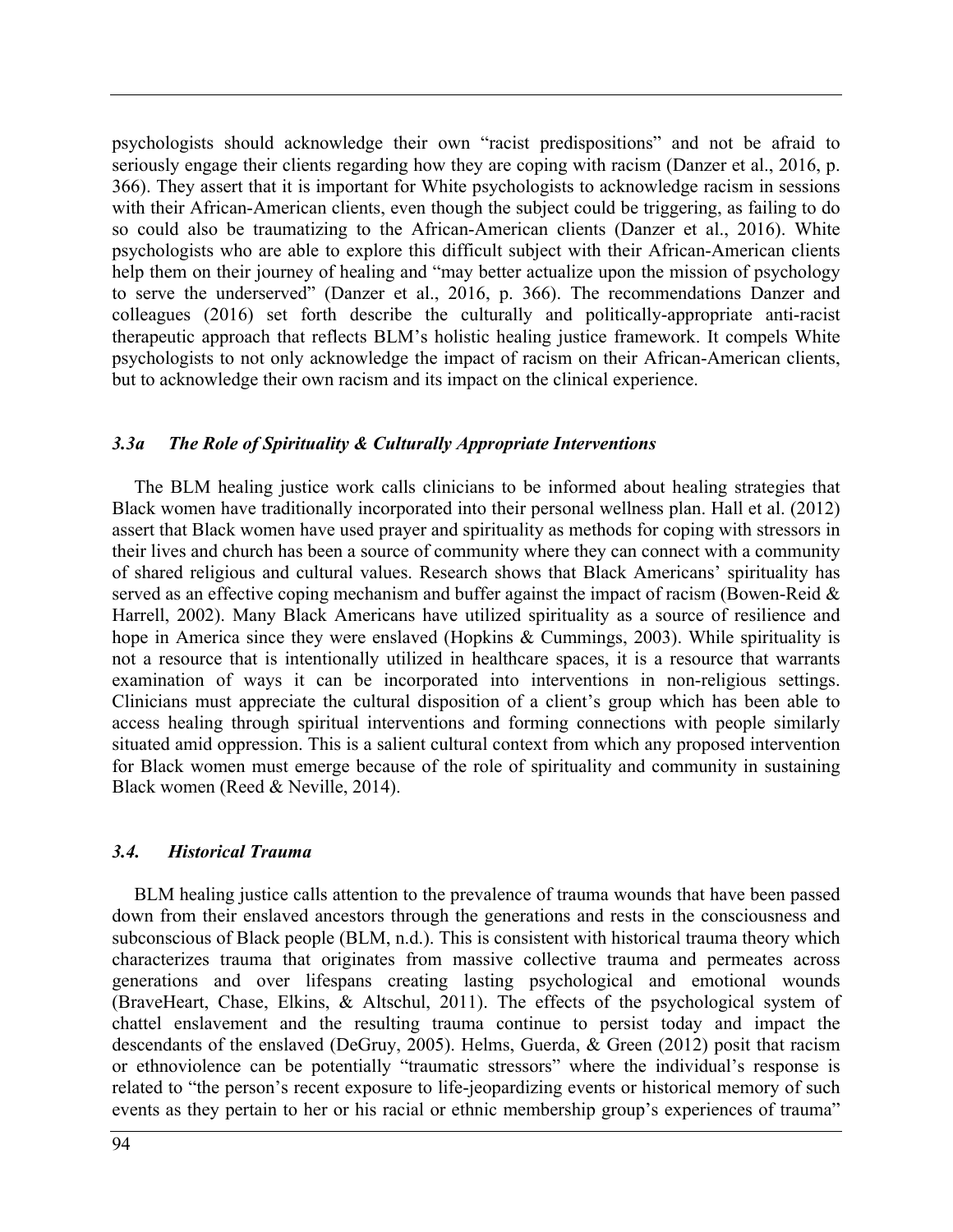(Helms et al., 2012, p. 66). Researchers report that Black women experience an increased vulnerability to trauma as a result of the intersection of gender and culture (Danzer et al., 2016). Historical racial trauma can be passed down over generations through different pathways including through a transfer of violent behavior, as well as through clinical symptoms such as hypervigilance which caregivers can relay to those in their care, or through negative thought patterns and messages which communicate that the world is dangerous (Coleman, 2016). Intergenerational trauma theories provide a basis for understanding how Black people (descendants of Africans enslaved in the U.S.) likely learned the hypervigilant response pattern as a strategy for protecting themselves (Coleman, 2016). Given their historical challenges responding to racial oppression since their ancestors were first brought to the "New World," and the ongoing contemporary racial oppression that is still present in American society, Black people have been forced to remain in a state of hypervigilant awareness to some degree throughout time in order to survive (Coleman, 2016).

## *3.5. Resilience through Healing Communities*

The framework of BLM's healing justice toolkit illuminates the movement's emphasis on resilience over coping. Restoration and resilience are their goals through the individual and community group processing work which follows their direct action (BLM, n.d.). The BLM healing justice framework encourages BLM members to implement resilience practices before, during, and following direct action that seek to address the roots of trauma. These BLM sites for action, healing, and reflection, arguably take the form of a new spiritual/church community for Black women who embody the quality of activism that compels them to engage in social justice work with other activists. Research has shown the benefits of being in a supportive community. A study with a sample of African Americans revealed that "…being embedded in a supportive relational context is important in producing or sustaining optimism – whether that relationship is with God or with other humans" (Mattis, Fontenot, & Hatcher-Kay, 2003, p. 1035). The study further highlighted that racism and other forms of social injustice will likely hinder the efforts to build optimism among Black Americans (Mattis et al., 2003). These findings underscore the value of secular community spaces, such as the activist spaces BLM creates, as sites for cultivating healing, optimism, and hope for Black women.

# **4. Conclusion**

The BLM healing justice framework is a clarion call for a healing paradigm for Black women which grounds any assessment of their health and well-being in an examination of the impact of contemporary social stressors and historical trauma. Clinicians and anyone treating Black women must be able to create holistic healing environments where Black women can bring the totality of their experiences in the medical or therapeutic session with their provider. By examining, immersing, and participating within the BLM movement, clinicians can expose or further raise their own sense of critical consciousness to foster radical transformation. The BLM healing justice framework encourages Black people to centralize their healing in all aspects of their work for liberation and to reexamine their traditional sites for spiritual healing and connection. Healing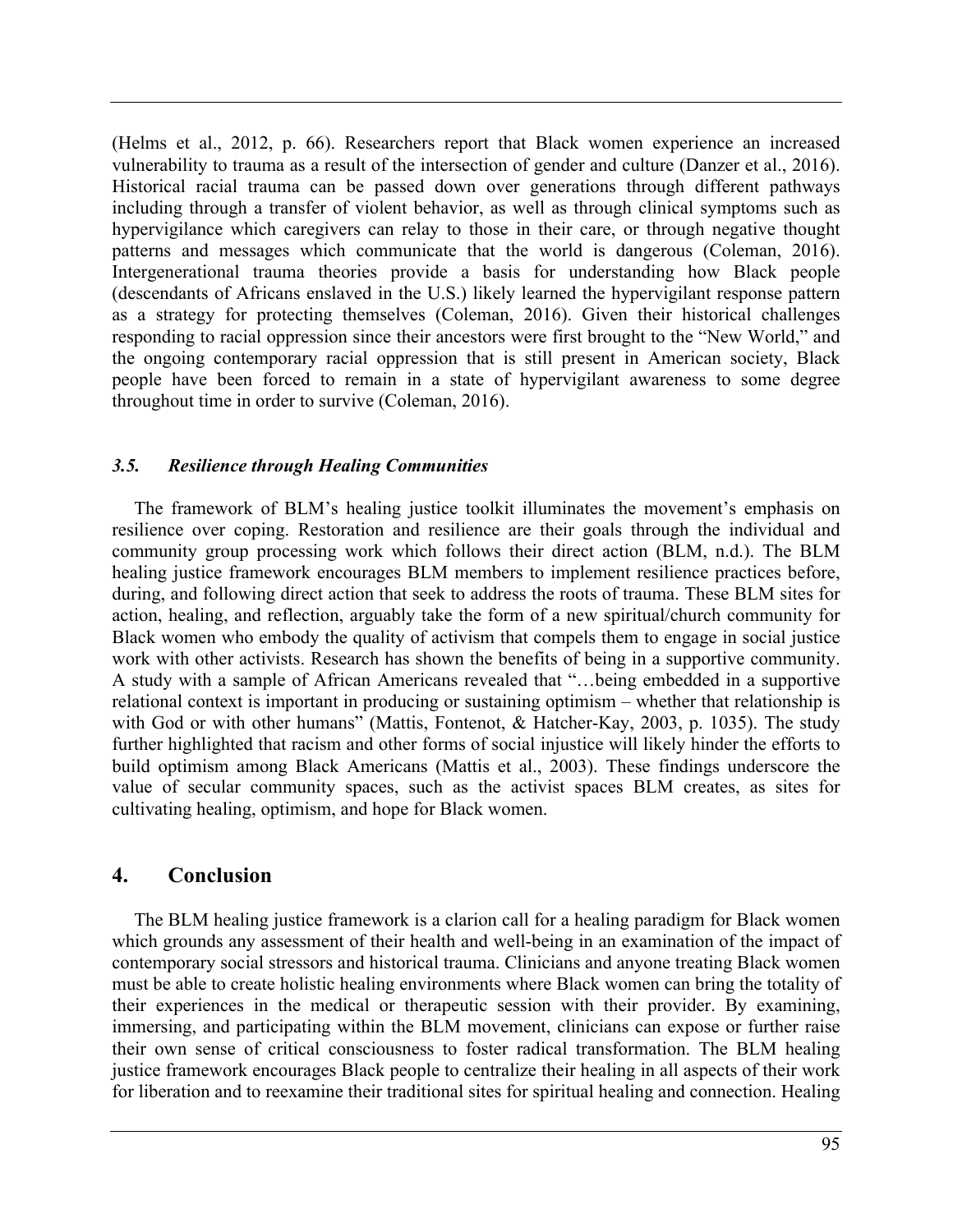justice amplifies BLM as a new site for healing and transformation for Black people as they engage in direct action and self-reflection. The vision of the BLM movement is beyond coping; it is a call for healing and restoration. This vision points to a deep commitment to the work of dismantling the systems of oppression which have sustained the trauma and pain of Black people for generations. Incorporating healing work within justice work helps maintain the fuel and fire they need to continue living in the midst of persistent struggle.

# **Acknowledgements**

We would like to thank Dr. Jessica Shaw, Assistant Professor at Boston College School of Social Work, for her assistance and support. In addition, we would like to acknowledge the cofounders of the Black Lives Matter Movement, Patrisse Khan-Cullors, Alicia Garza, and Opal Tometi, for unapologetically and bravely continuing the struggle for self-determination for all.

# **References**

- Amirikia, K. C., Mills, P., Bush, J., & Newman, L. A. (2011). Higher population-based incidence rates of triple-negative breast cancer among young African American women: Implications for breast cancer screening recommendations. *Cancer, 117*(12), 2747-2753. doi: 10.1002/cncr.25862
- Amutah-Onukagha, N. N., Doamekpor, L. A., & Gardner, M. (2017). An examination of the sociodemographic and health determinants of Major Depressive Disorder among black women. *Journal of Racial and Ethnic Health Disparities, 4,* 1074-1082. doi 10.1007/s40615- 016-0312-2
- Aymer, S. R. (2016). "I can't breathe": A case study—Helping Black men cope with race-related trauma stemming from police killing and brutality. *Journal of Human Behavior in the Social Environment*, *26*(3-4), 367-376. doi: 10.1080/10911359.2015.1132828
- Beal, C. C. (2014). Stroke education needs of African American women. *Public Health Nursing, 32*(1), 24-33. doi: 10.1111/phn.12158
- Beal, F. M. (2008). Double jeopardy: To be Black and female. *Meridians, 8*(2), 166-176.
- Black Lives Matter (n.d.). Healing in Action: A Toolkit for Black Lives Matter Healing Justice & Direct Action. Retrieved from https://blacklivesmatter.com/resource/healing-justice-toolkit/
- Bond, S. (2011). Maternal mortality rates increase in the United States with risk of death 3 to 4 times higher in African American women. *Journal of Midwifery & Women's Health, 56(4),* 1302-1309. doi: 10.1111/j.1542-2011.2011.00084\_1.x
- Bowen-Reid, T.L., & Harrell, J.P. (2002). Racist experiences and health outcomes: An examination of spirituality as a buffer. *Journal of Black Psychology*, *28*(1), 18-36. doi: 10.1177/0095798402028001002
- BraveHeart, M. Y. H., Chase, J., Elkins, J., & Altschul, D. B. (2011). Historical trauma among indigenous peoples of the Americas: Concepts, research, and clinical considerations. *Journal of psychoactive drugs*, *43*(4), 282-290. doi: 10.1080/02791072.2011.628913
- Brown, D. N. (2017, August 29). A surgeon experimented on slave women without anesthesia. Now his statues are under attack. *The Washington Post.* Retrieved from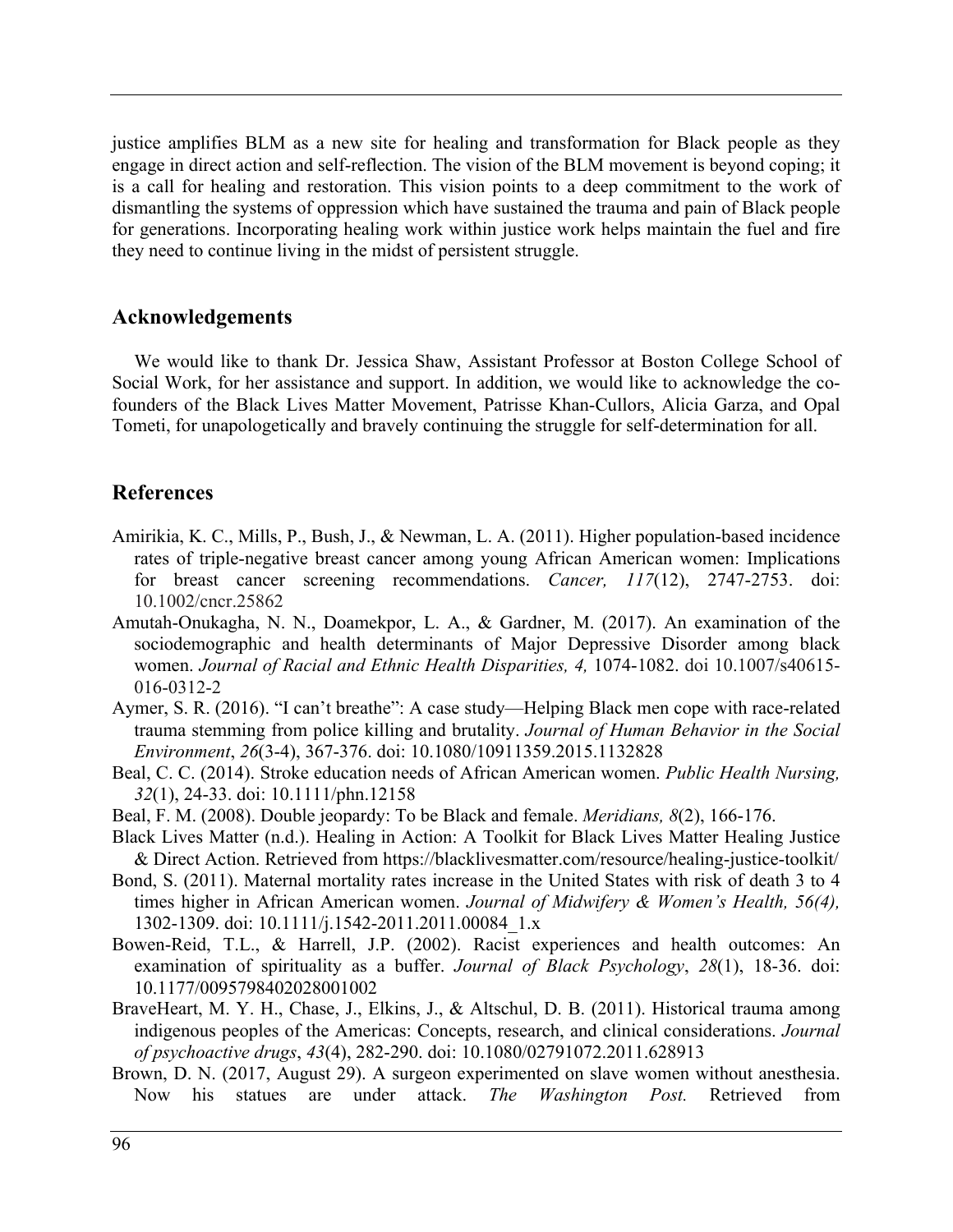https://www.washingtonpost.com/news/retropolis/wp/2017/08/29/a-surgeon-experimentedon-slave-women-without-anesthesia-now-his-statues-are-under-

attack/?utm\_term=.87683e78e131

- Bryant-Davis, T., & Ocampo, C. (2006). A therapeutic approach to the treatment of racistincident-based trauma. *Journal of Emotional Abuse*, *6*(4), 1-22. doi: 10.1300/J135v06n04\_01
- Comas-Díaz, L. (2000). An ethnopolitical approach to working with people of color. *American Psychologist*, *55*(11), 1319.
- Carlson, E. D., Engebretson, J., & Chamberlain, R. M. (2006). Photovoice as a social process of critical consciousness. *Qualitative health research*, *16*(6), 836-852. doi: 10.1177/1049732306287525
- Carr, E. R., Szymanski, D. M., Taha, F., West, L.M., & Kaslow, N. J. (2014). Understanding the link between multiple oppressions and depression among African American women: The role of internalization. *Psychology of Women Quarterly*, *38*(2), 233-245. doi: 10.1177/0361684313499900
- Center for Disease Control and Prevention. (2015). Heart Disease Facts. Retrieved from: https://www.cdc.gov/heartdisease/facts.htm
- Coleman, J. A. (2016). Racial differences in posttraumatic stress disorder in military personnel: Intergenerational transmission of trauma as a theoretical lens. *Journal of Aggression, Maltreatment & Trauma*, 1-19. doi: 10.1080/10926771.2016.1157842
- Danzer, G., Rieger, S. M., Schubmehl, S., & Cort, D. (2016). White Psychologists and African Americans' Historical Trauma: Implications for Practice. *Journal of Aggression, Maltreatment & Trauma*, *25*(4), 351-370. doi: 10.1080/10926771.2016.1153550
- DeGruy, J. (2005). *Post-Traumatic Slave Syndrome: America's Legacy of Enduring Injury and Healing.* Portland, OR: Joy DeGruy Publications.
- Diemer, M. A., & Blustein, D. L. (2006). Critical consciousness and career development among urban youth. *Journal of vocational behavior*, *68*(2), 220-232. doi: 10.1016/j.jvb.2005.07.001
- Dutta, U. (2016). Prioritizing the local in an era of globalization: A proposal for decentering community psychology. *American journal of community psychology*, *58*(3-4), 329-338. doi: 10.1002/ajcp.12047
- Ertel, K. A., James-Todd, T., Kleinman, K., Krieger, N, Gillman, M., Wright, R., & Rich-Edwards, J. (2012). Racial discrimination, response to unfair treatment, and depressive symptoms among pregnant black and African American women in the United States. *Annals of Epidemiology, 22,* 840-846. doi: 10.1016/j.annepidem.2012.10.001
- Feagin, J., & Bennefield, Z. (2014). Systemic racism and US health care. *Social science & medicine*, *103*, 7-14. doi: 10.1016/j.socscimed.2013.09.006
- Freire, P. (2000). *Pedagogy of the oppressed* (30th anniversary ed.). New York: Continuum.
- Freire, P. (1998). Cultural action and conscientization. *Harvard Educational Review*, *68*(4), 499. doi: 10.17763/haer.40.3.h76250x720j43175
- Freire, P. (1973). *Education for critical consciousness*. New York: Continuum.
- Frölich, M. A., Banks, C., Brooks, A., Sellers, A., Swain, R. & Cooper, L. (2014). Why do pregnant women die? A review of maternal deaths from 1990 to 2010 at the University of Alabama at Birmingham. *Anethesia and Analgesia, 119*(5), 1135-9). doi: 10.1213/ANE.0000000000000457
- Giurgescu, C., Engeland, C. G., Templin, T. N., Zenk, S. N., Koenig, M. D., & Garfield, L. (2016). Racial discrimination predicts greater systemic inflammation in pregnant African American women. *Applied Nursing Research, 32,* 98-103. doi: 10.1016/j.apnr.2016.06.008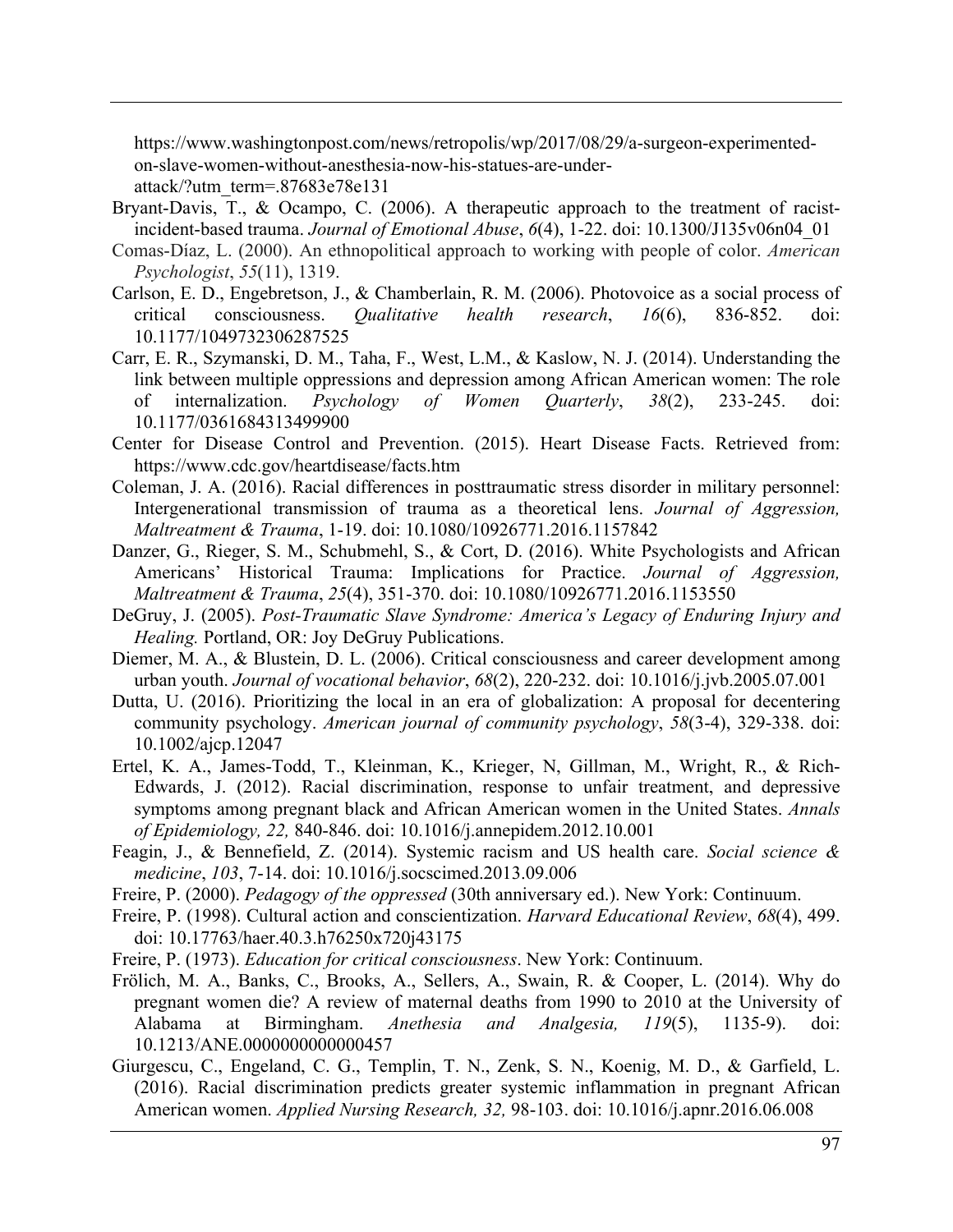- Greer, T. M. (2011). Coping strategies as moderators of the relation between individual racerelated stress and mental health symptoms for African American women. *Psychology of Women Quarterly, 35*(2), 215-226. doi: 10.1177/0361684311399388
- Hall, J. C., Everett, J. E., & Hamilton-Mason, J. (2012). Black women talk about workplace stress and how they cope. *Journal of Black Studies*, *43*(2), 207-226. doi: 10.1177/0021934711413272
- Hauff, N. J., Fry McComish, J., & Chiodo, L. M. (2017). Cumulative trauma and partner conflict predict post traumatic stress disorder in postpartum African American women. *Journal of clinical nursing*, *26*(15-16), 2372-2383. doi: 10.1111/jocn.13421
- Helms, J. E., Guerda, N., & Green, C. (2012) Racism and ethnoviolence as trauma: Enhancing professional and research training. *Traumatology*, 18, 65-74. doi: 10.1177/1534765610389595
- Heron, M. (2016). Deaths: Leading Causes for 2014. *National Vital Statistics Reports: From the Centers for Disease Control and Prevention, National Center for Health Statistics, National Vital Statistics System, 65*(5), 1-96.
- Hopkins, D. & Cummings, G. C. L. (2003). *Cut Loose Your Stammering Tongue: Black Theology in the Slave Narratives.* Louisville, KY: Westminster John Knox Press.
- Hung, M., Ekwueme, D. U., Rim, S. R., & White, A. (2016). Racial/ethnicity disparities in invasive breast cancer among younger and older women: An analysis using multiple measures of population health. *Cancer Epidemiology, 45,* 112-118. doi: 10.1016/j.canep.2016.10.013
- Hunt, B. R. & Hulbert, M. S. (2016). Black: White disparities in breast cancer mortality in the 50 largest cities in the United States, 2005-2014. *Cancer Epidemiology,* 169-173. doi: 10.1016/j.canep.2016.07.018
- Jacobs, B. S., Birbeck, G., Mullard, A. J., Hickenbottom, S., Kothari, R., Roberts, S., & Reeves, M. J. (2006). Quality of hospital care in African American and White patients with ischemic stroke and TIA. *Neurology, 66,* 809-814. doi: 10.1212/01.wnl.0000203335.45804.72
- Jha, A. K., Varosy, P. D., Kanaya, A. M., Hunninghake, D. B., Hlatky, M. A., Waters, D. D., Furberg, C. D., & Shlipak, M. G. (2002). Difference in medical care and disease outcomes among Black and White women with heart disease. *Circulation, 108,* 1089-1094. doi: 10.1161/01.CIR.0000085994.38132.E5
- Khan-Cullors, P. & bandele, asha (2018). *When they call you a terrorist: A Black Lives Matter memoir* (First ed.). St. Martin's Press.
- Main, E. K., McCain, C. L., Morton, C. H., Holtby, S., & Lawton, E. S. (2015). Pregnancyrelated mortality in California: Causes, characteristics, and improvement opportunities. *Obstetrics & Gynecology, 125*(4), 938-947. doi: 10.1097/AOG.0000000000000746
- Mattis, J. S., Fontenot, D. L., & Hatcher-Kay, C. A. (2003). Religiosity, racism, and dispositional optimism among African Americans. *Personality and Individual Differences*, *34*(6), 1025- 1038. doi: 10.1016/S0191-8869(02)00087-9
- McCarthy, A. M., Yang, J. & Armstrong, K. (2015). Increasing disparities in breast cancer mortality from 1979 to 2010 for US Black women aged 20 to 49 years. *Research and Practice, 105*(3), 446-448. doi: 10.2105/AJPH.2014.302297
- Mehta, L. S., Beckie, T. M., DeVon, H. A., Grines, C. L., Krumholz, H. M., Johnson, M. N. Lindley, K. J., Vaccarino, V., Wang, T. Y., Watson, K. E., & Wenger, N. K. (2016). Acute myocardial infarction in women: A scientific statement from the American Heart Association. *Circulation, 133,* 916-947. doi: 10.1161/CIR.0000000000000351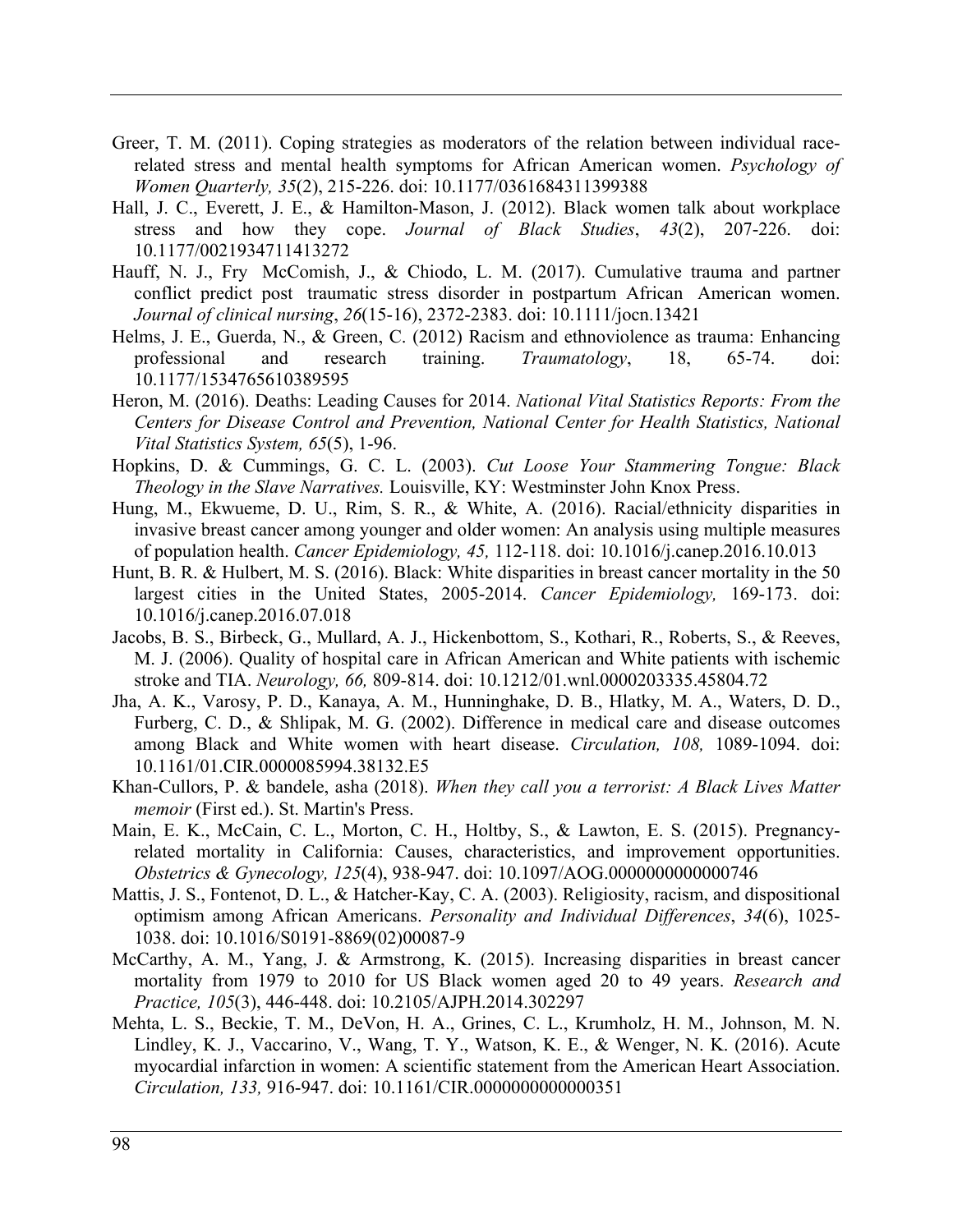- Nisbet, M. C., & Fahy, D. (2013). Bioethics in popular science: evaluating the media impact of The Immortal Life of Henrietta Lacks on the biobank debate. *BMC medical ethics*, *14*(1), 10. https://doi.org/10.1186/1472-6939-14-10
- Popescu, I., Cram, P., & Vaughan-Sarrazin, M. S. (2011). Differences in admitting hospital characteristics for Black and White medicare beneficiaries with acute myocardial infarction. *Circulation, 123,* 2710-2716. doi: 10.1161/CIRCULATIONAHA.110.973628
- Reed, T. D., & Neville, H. A. (2014). The influence of religiosity and spirituality on psychological well-being among Black women. *Journal of Black Psychology*, *40*(4), 384-401. doi: 10.1177/0095798413490956
- Rickford, R. (2016). Black Lives Matter. *New Labor Forum, 25*(1), 34-42. doi: 10.1177/1095796015620171
- Salam, M. (2018, January 11). For Serena Williams, childbirth was a harrowing ordeal. She's not alone. *The New York Times.* Retrieved from https://www.nytimes.com/2018/01/11/sports/tennis/serena-williams-baby-vogue.html
- Stanton, A. G., Jerald, M. C., Ward, L. M., & Avery, L. R. (2017). Social media contributions to strong Black women ideal endorsement and Black women's mental health. *Psychology of Women Quarterly, 41*(4), 465-478. doi: 10.1177/0361684317732330
- Tintiangco-Cubales, A., Kohli, R., Sacramento, J., Henning, N., Agarwal-Rangnath, R., & Sleeter, C. (2015). Toward an ethnic studies pedagogy: Implications for K-12 schools from the research. *The Urban Review*, *47*(1), 104-125. doi: 10.1007/s11256-014-0280-y
- Thomas, A. J., Witherspoon, K. M., & Speight, S. L. (2008). Gendered racism, psychological distress, and coping styles of African American women. *Cultural Diversity and Ethnic Minority Psychology*, *14*(4), 307. doi: 10.1037/1099-9809.14.4.307
- Versey, S. H. & Curtin, N. (2014). The differential impact of discrimination on health among Black and White women. *Social Science Research, 57,* 99-115. doi: 10.1016/j.ssresearch.2015.12.012
- Wang, V. (2017, December 30). Erica Garner, activist and daughter of Eric Garner, dies at 27. *The New York Times.* Retrieved from https://www.nytimes.com/2017/12/30/nyregion/ericagarner-dead.html
- Washington, H. (2006). *Medical Apartheid, The dark history of medical experimentation on Black Americans from colonial times to the present.* New York City, NY: Knopf Doubleday Publishing Group.
- Watts, R. J., & Serrano-García, I. (2003). The quest for a liberating community psychology: An overview. *American Journal of Community Psychology*, *31*(1-2), 73-78. doi: 10.1023/A:1023022603667
- Watts, R. J., Griffith, D. M., & Abdul-Adil, J. (1999). Sociopolitical development as an antidote for oppression—theory and action. *American Journal of Community Psychology*, *27*(2), 255- 271. doi: 10.1023/A:1022839818873
- Williams, D. R., Mohammed, S. A. & Shields, A. E (2016). Understanding and effectively addressing breast cancer in African American women: Unpacking the social context. *Cancer, 122,* 2138-2149. doi: 10.1002/cncr.29935
- Williams, D. R., & Mohammed, S. A. (2013). Racism and health I: Pathways and scientific evidence. *American Behavioral Scientist*, *57*(8), 1152-1173. doi: 10.1177/0002764213487340
- Williams, D. R., Gonzalez, H. M., Neighbors, H., Nesse, R., Abelson, J. M., Sweetman, J., & Jackson, J. S. (2007). Prevalence and distribution of major depressive disorder in African